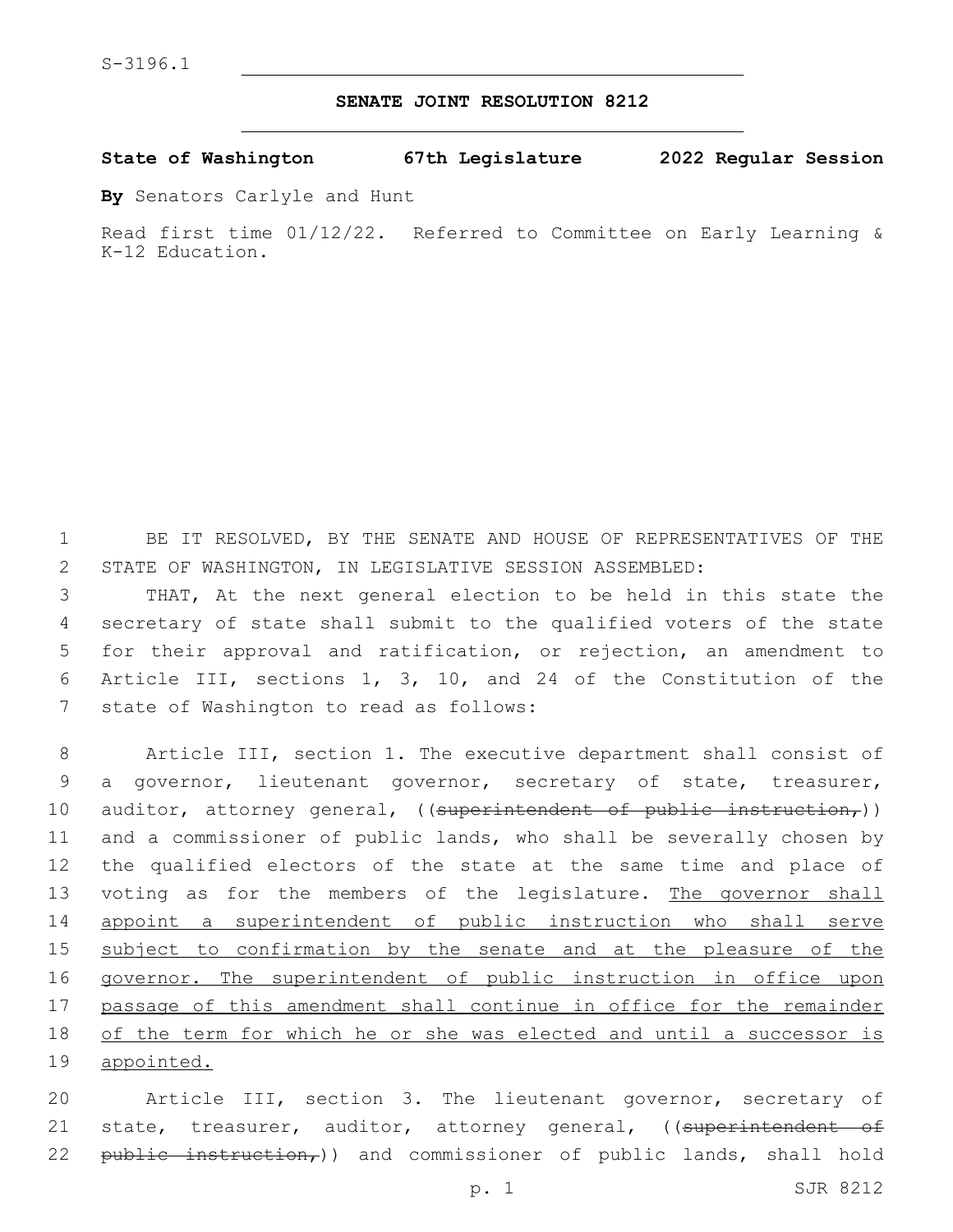their offices for four years respectively, and until their successors 2 are elected and qualified.

 Article III, section 10. In case of the removal, resignation, death or disability of the governor, the duties of the office shall devolve upon the lieutenant governor; and in case of a vacancy in both the offices of governor and lieutenant governor, the duties of the governor shall devolve upon the secretary of state. In addition to the line of succession to the office and duties of governor as hereinabove indicated, if the necessity shall arise, in order to fill 10 the vacancy in the office of governor, the following state officers 11 shall succeed to the duties of governor and in the order named, viz.: 12 Treasurer, auditor, attorney general, ((superintendent of public 13 instruction)) and commissioner of public lands. In case of the death, disability, failure or refusal of the person regularly elected to the office of governor to qualify at the time provided by law, the duties of the office shall devolve upon the person regularly elected to and qualified for the office of lieutenant governor, who shall act as governor until the disability be removed, or a governor be elected; and in case of the death, disability, failure or refusal of both the governor and the lieutenant governor elect to qualify, the duties of 21 the governor shall devolve upon the secretary of state; and in addition to the line of succession to the office and duties of governor as hereinabove indicated, if there shall be the failure or 24 refusal of any officer named above to qualify, and if the necessity shall arise by reason thereof, then in that event in order to fill the vacancy in the office of governor, the following state officers shall succeed to the duties of governor in the order named, viz: 28 Treasurer, auditor, attorney general, ((superintendent of public 29 instruction)) and commissioner of public lands. Any person succeeding to the office of governor as in this section provided, shall perform the duties of such office only until the disability be removed, or a governor be elected and qualified; and if a vacancy occur more than thirty days before the next general election occurring within two years after the commencement of the term, a person shall be elected at such election to fill the office of governor for the remainder of 36 the unexpired term.

 Article III, section 24. The governor, secretary of state, 38 treasurer, auditor, ((superintendent of public instruction,)) commissioner of public lands and attorney general shall severally